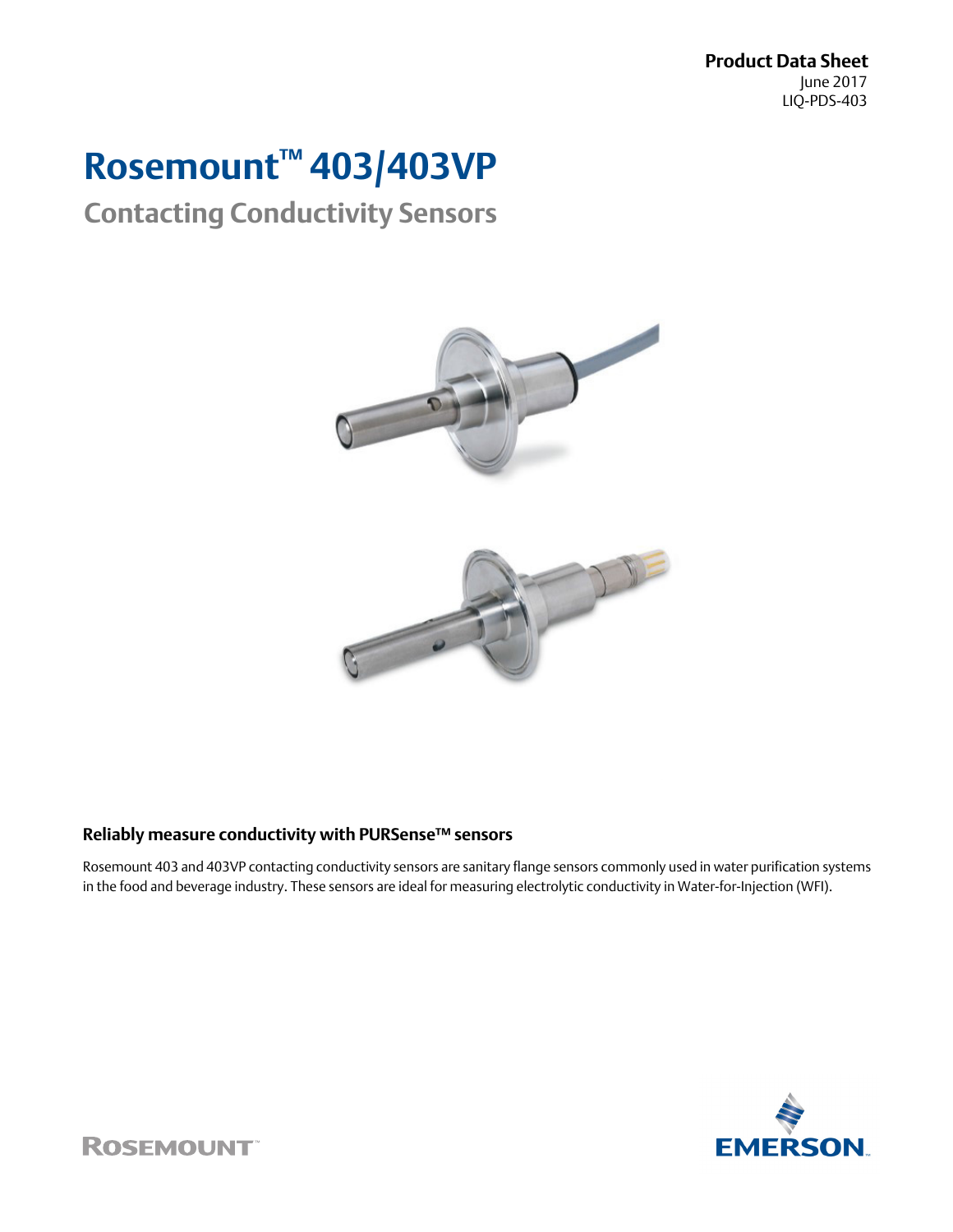## <span id="page-1-0"></span>**Overview**





## **Meet Sanitary and Hygienic Requirements**

- Available with 1-1/2 in. and 2-in. sanitary flange process connections.
- All wetted plastics and elastomers are compliant with 21CFR177.
- All wetted surfaces have a 16 microinch (0.4 micrometer) Ra finish.
- O-rings meet USP Class VI requirements.

## **High Performance Design**

- Available in 0.01, 0.1, and 1.0/cm cell constants.
- Internal platinum RTD for temperature compensation.
- Steam sterilizable up to 135 °C.
- Operates in pressures up to 250 psig.
- Variopol (VP6) cable connection option, for quick cable-to-sensor release, eliminates cable twisting.

## **Minimize Start-up and Installation Time**

 A factory-measured cell constant ensures out-of-the-box accuracy and no initial calibration requirements.

## **Contents**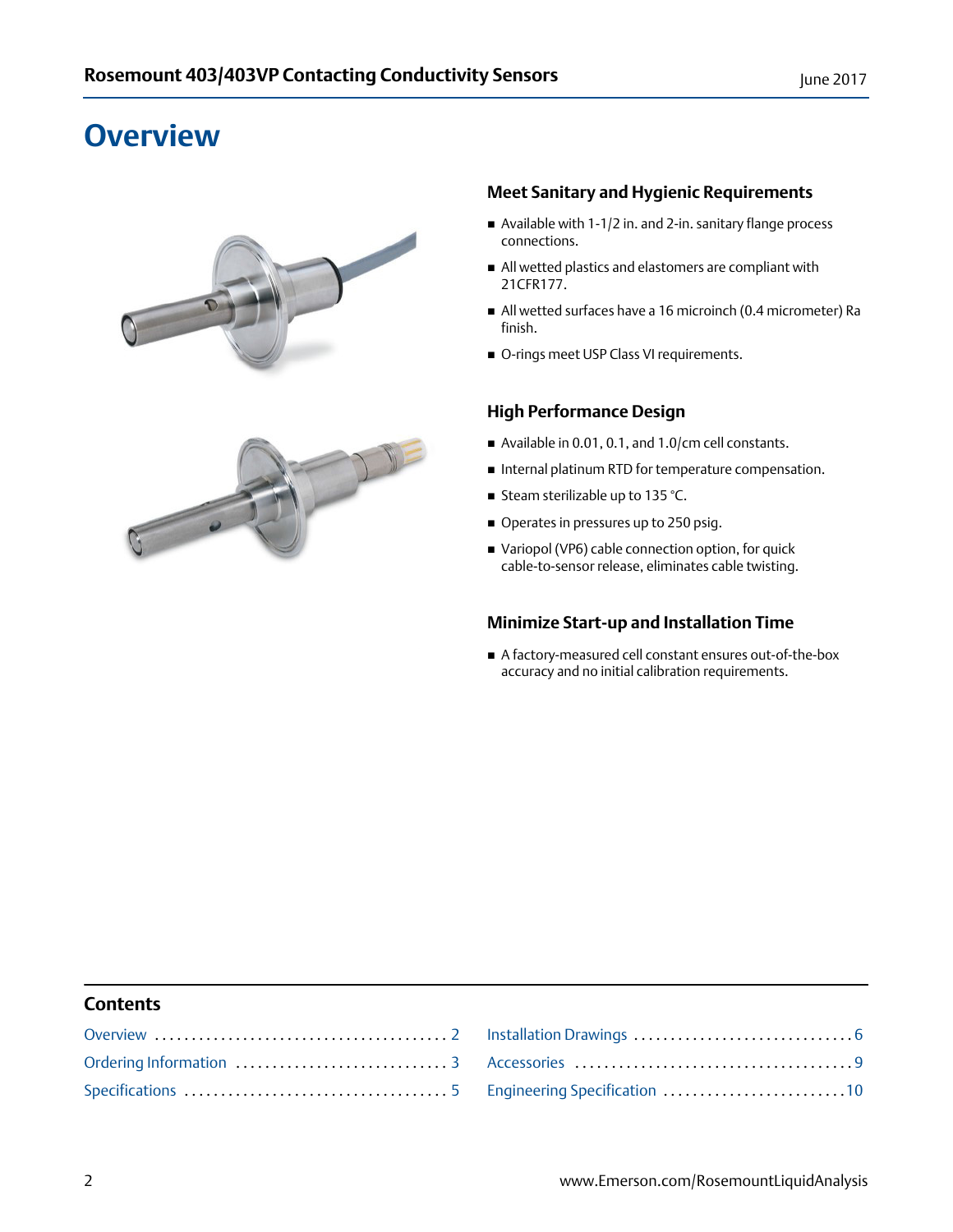## <span id="page-2-0"></span>**Ordering Information**



The Rosemount 403 and 403VP contacting conductivity sensors are ideal for measuring electrolytic conductivity in clean water applications in the pharmaceutical and food and beverage industries. All wetted polymers are 21CFR177 (FDA) compliant, and the O-rings also meet USP Class VI requirements. All wetted surfaces have a 16 micro inch (0.4 micrometer) Ra finish. A certificate of conformance is provided with each sensor. For a copy of supplier material traceability certificates, order option -99Q8. Interconnecting VP cable is sold separately (for Rosemount 403VP).

## **Table 1. Rosemount 403 Contacting Conductivity Sensor ordering information**

| <b>Model</b>            | <b>Sensor type</b>                                                     |  |  |  |
|-------------------------|------------------------------------------------------------------------|--|--|--|
| 403                     | <b>Contacting Conductivity Sensor</b>                                  |  |  |  |
| <b>Cell Constant</b>    |                                                                        |  |  |  |
| 11                      | $0.01$ /cm                                                             |  |  |  |
| 12                      | $0.1$ /cm                                                              |  |  |  |
| 13                      | $1.0$ /cm                                                              |  |  |  |
| <b>Flange Size</b>      |                                                                        |  |  |  |
| 20                      | 1-1/2 in. Stainless Steel Sanitary Fitting                             |  |  |  |
| 21                      | 2 in. Stainless Steel Sanitary Fitting                                 |  |  |  |
|                         | <b>Temperature Compensation</b>                                        |  |  |  |
|                         | No Selection - Pt-1000 $(1)$                                           |  |  |  |
| 54                      | Pt-100 $(2)$                                                           |  |  |  |
|                         | <b>Optional Options</b>                                                |  |  |  |
| <b>Insertion Length</b> |                                                                        |  |  |  |
|                         | No Selection - Standard Insertion Length                               |  |  |  |
| 36                      | Extended Insertion Length <sup>(3)</sup>                               |  |  |  |
| <b>Cable Length</b>     |                                                                        |  |  |  |
|                         | Standard 10 ft. Integral Cable                                         |  |  |  |
| 50                      | 50 ft. Integral Cable                                                  |  |  |  |
| <b>Special</b>          |                                                                        |  |  |  |
|                         | No Selection - Supplier Material Traceability Certificate not Included |  |  |  |
| 99Q8                    | Supplier Material Traceability Certificate Included                    |  |  |  |
|                         | Typical Model Number: 403VP-11-20-_-36-99Q8                            |  |  |  |

1. For compatibility with Rosemount 56, 1056, 1057, 1066, and 5081 Transmitters. Also compatible with legacy transmitter models 1055, 54e, 4081, 6081, and XMT.

2. For compatibility with legacy transmitter models 1054, 2054, and 2081.

3. Extended insertion length is 6 inches from inside face of flange to end of sensor.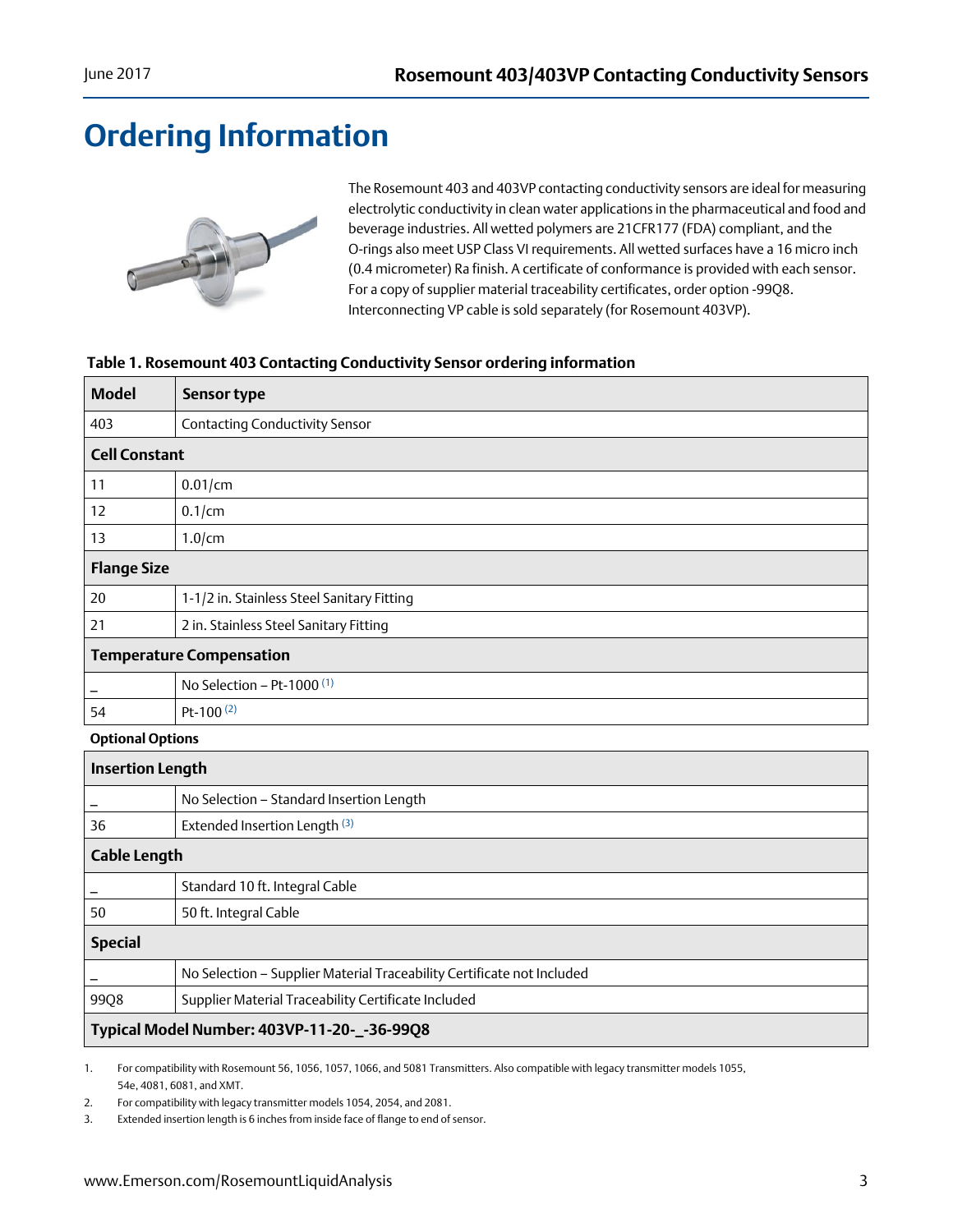| <b>Model</b>         | <b>Sensor type</b>                         |
|----------------------|--------------------------------------------|
| 403VP                | <b>Contacting Conductivity Sensor</b>      |
| <b>Cell constant</b> |                                            |
| 11                   | $0.01$ /cm                                 |
| 12                   | $0.1$ /cm                                  |
| 13                   | $1.0$ cm                                   |
| <b>Flange Size</b>   |                                            |
| 20                   | 1-1/2 in. Stainless Steel Sanitary Fitting |
| 21                   | 2 in. Stainless Steel Sanitary Fitting     |
|                      | <b>Temperature Compensation</b>            |
|                      | No Selection - Pt-1000 <sup>(1)</sup>      |
| 54                   | Pt-100 $(2)$                               |

## **Table 2. Rosemount 403VP Contacting Conductivity Sensor ordering information**

### **Optional Options**

| <b>Insertion Length</b>                     |                                                                        |  |
|---------------------------------------------|------------------------------------------------------------------------|--|
|                                             | No Selection - Standard Insertion Length                               |  |
| 36                                          | Extended Insertion Length (3)                                          |  |
| <b>Special</b>                              |                                                                        |  |
|                                             | No Selection - Supplier Material Traceability Certificate not Included |  |
| 99Q8                                        | Supplier Material Traceability Certificate Included                    |  |
| Typical Model Number: 403VP-11-20-_-36-99Q8 |                                                                        |  |

1. For compatibility with Rosemount 56, 1056, 1057, 1066, and 5081 Transmitters. Also compatible with legacy transmitter models 1055, 54e, 4081, 6081, and XMT.

2. For compatibility with legacy transmitter models 1054, 2054, and 2081.

3. Extended insertion length is 6 inches from inside face of flange to end of sensor.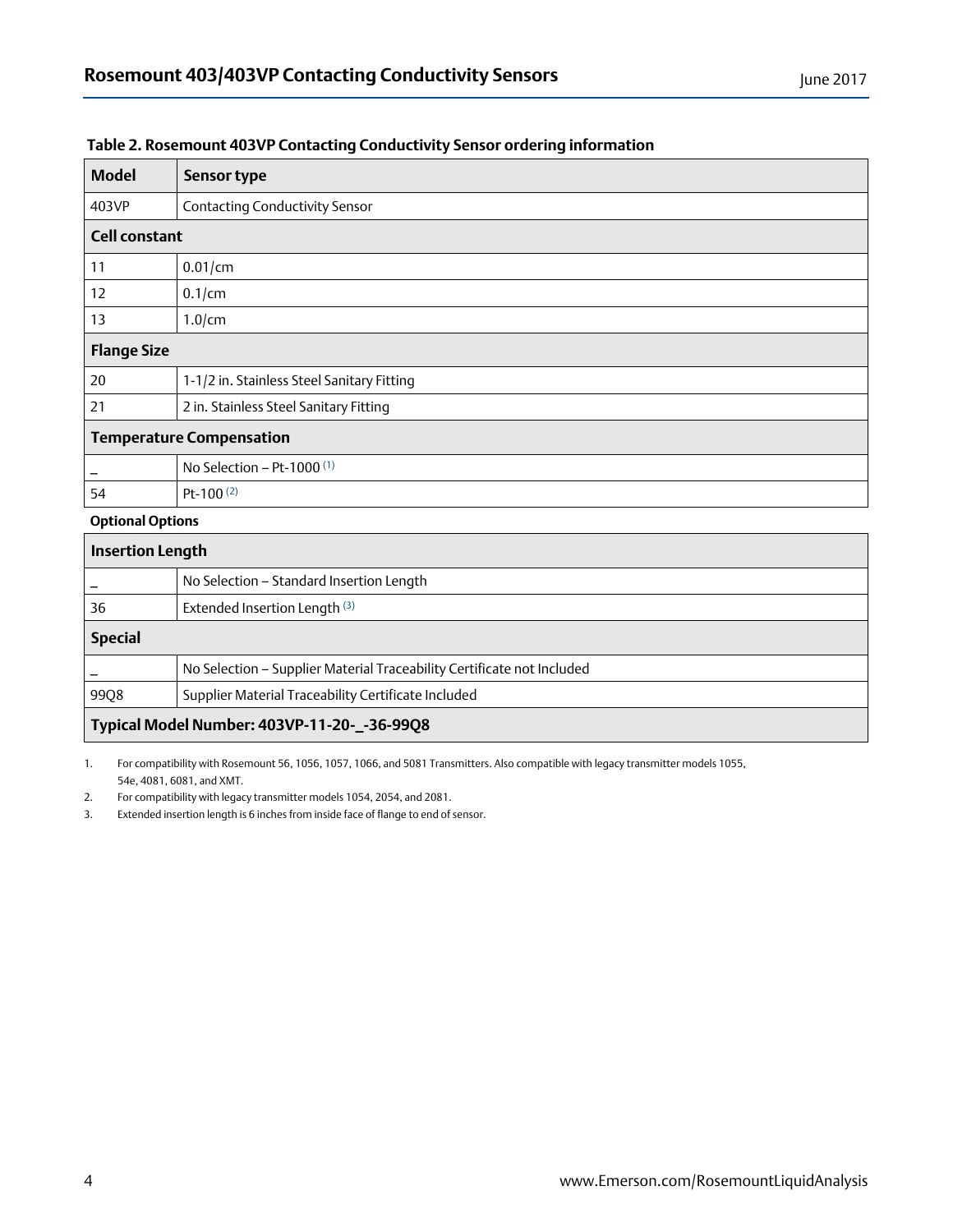## <span id="page-4-0"></span>**Specifications**

## **Table 3. Rosemount 403/403VP Contacting Conductivity Sensor specifications**

| <b>Cell constants</b>                                                                                                                      |                                                                    |  |  |
|--------------------------------------------------------------------------------------------------------------------------------------------|--------------------------------------------------------------------|--|--|
| $0.01, 0.1$ and $1.0$ /cm                                                                                                                  |                                                                    |  |  |
| <b>Wetted materials</b>                                                                                                                    |                                                                    |  |  |
| titanium; 316 stainless steel; PCTFE (Neoflon), compliant with 21CFR 177.1380; EP, compliant with 21CFR177.2600 and<br><b>USP Class VI</b> |                                                                    |  |  |
| <b>Surface finish</b>                                                                                                                      |                                                                    |  |  |
| All wetted surfaces have 16 micro in. (0.4 micrometer) Ra finish.                                                                          |                                                                    |  |  |
| <b>Process connection</b>                                                                                                                  |                                                                    |  |  |
| 1-1/2 in. or 2-in. sanitary flange                                                                                                         |                                                                    |  |  |
| <b>Temperature</b>                                                                                                                         |                                                                    |  |  |
| 32-221 °F (0-105 °C). Sensors are steam sterilizable to 275 °F (135 °C)                                                                    |                                                                    |  |  |
| <b>Pressure</b>                                                                                                                            |                                                                    |  |  |
| 250 psig (1825 kPa abs) maximum                                                                                                            |                                                                    |  |  |
| <b>Cable length</b>                                                                                                                        |                                                                    |  |  |
| 10 ft (3.1 m) standard; 50 ft (15.2 m) optional                                                                                            |                                                                    |  |  |
| Weight/shipping weight                                                                                                                     |                                                                    |  |  |
| 403 sensor with 10 ft (3.1 m) cable                                                                                                        | 2 lb (1.0 kg)/3 lb (1.5 kg)                                        |  |  |
| 403 sensor with 50 ft (15.2 m) cable                                                                                                       | 4 lb (2.0 kg)/5 lb (2.5 kg)                                        |  |  |
| 403VP sensor                                                                                                                               | 1 lb (0.5 kg)/2 lb (1.0 kg) (rounded up to nearest 1 lb or 0.5 kg) |  |  |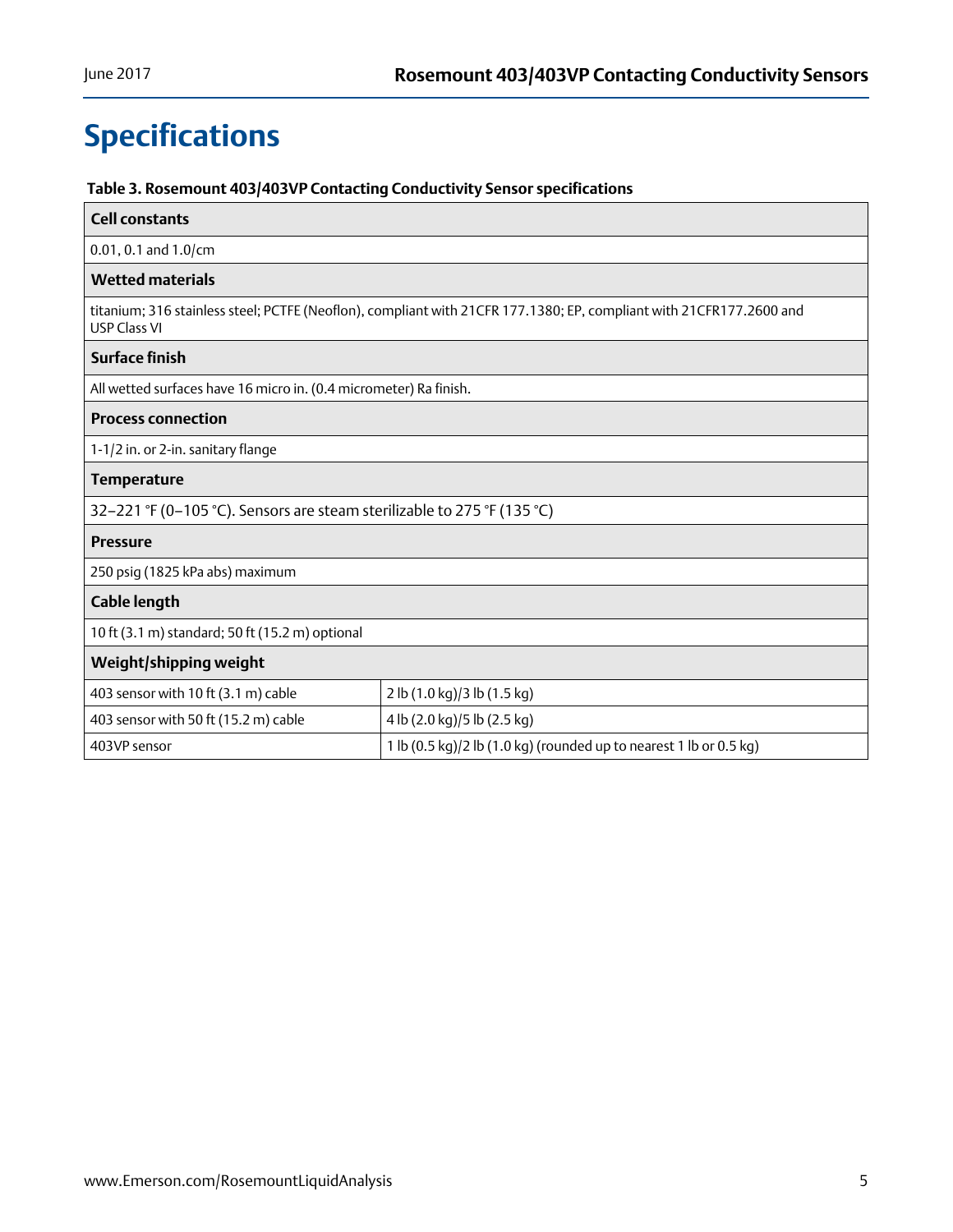## <span id="page-5-0"></span>**Installation Drawings**



**Figure 1. Rosemount 403 and 403VP Sensor Installation**

The Tri-Cover tee, clamp, and gasket are supplied by the user. Install the sensor so that it is completely submerged in the process liquid. Installation in a vertical pipe run is best. If the sensor must be installed in a horizontal pipe run, place the sensor in the 3 o'clock position.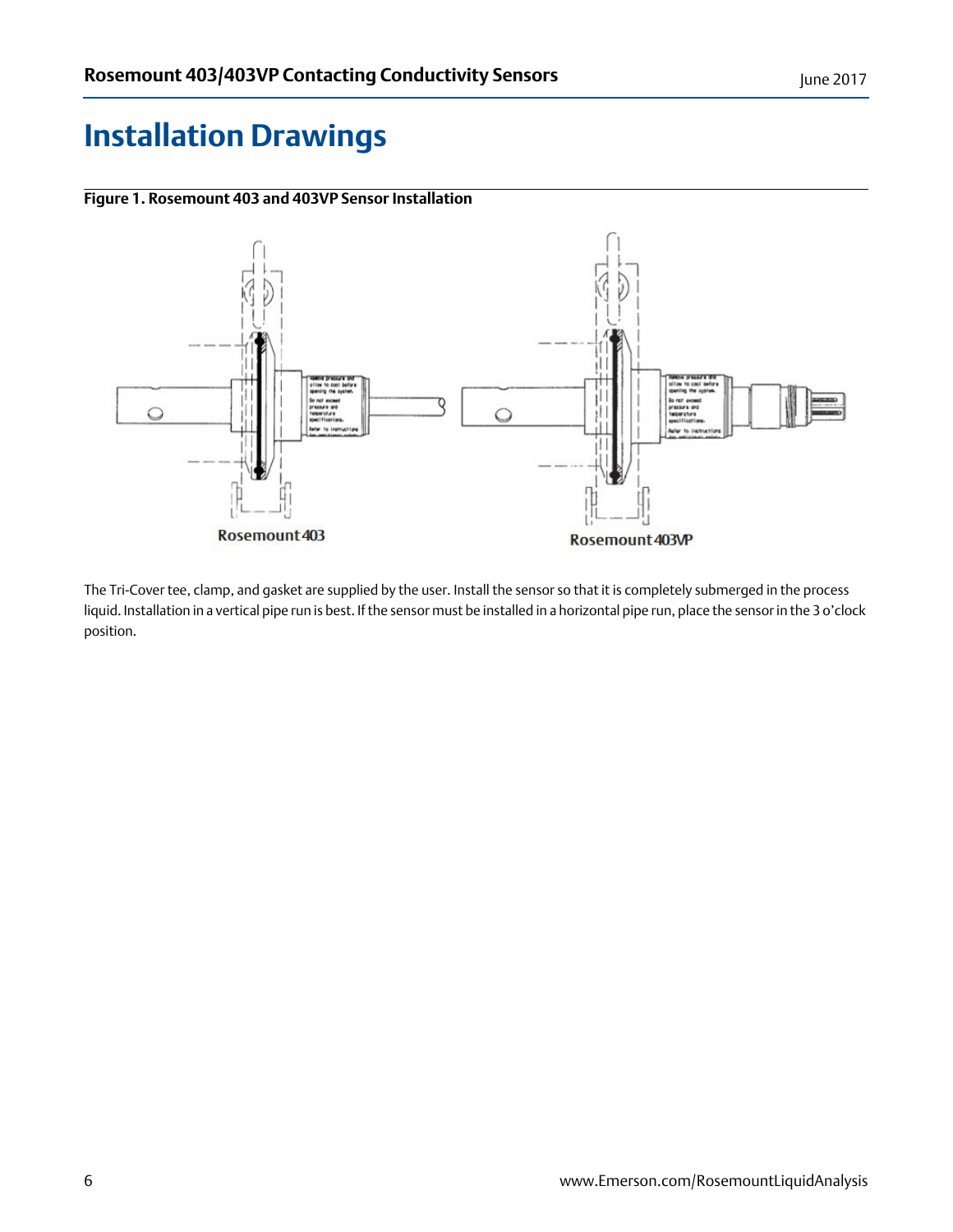



403-11, 12, 13

| TABLE 1                      |             |      |             |           |             |           |
|------------------------------|-------------|------|-------------|-----------|-------------|-----------|
| MODEL NO                     | "A"         |      | "B"         |           | "C"         |           |
|                              | <b>INCH</b> | MМ   | <b>INCH</b> | <b>MM</b> | <b>INCH</b> | <b>MM</b> |
| 403-11 standard length       | 1.59        | 40.4 | 3.00        | 76.2      | 4.88        | 124.0     |
| 403-12 standard length       | 0.67        | 17.0 | 1.62        | 41.1      | 3.50        | 88.9      |
| 403-13 standard length       | 0.67        | 17.0 | 2.13        | 54.1      | 4.01        | 101.9     |
| 403-11 extended length (-36) | 1.59        | 40.4 | 6.00        | 152.4     | 7.88        | 200.2     |
| 403-12 extended length (-36) | 0.67        | 17.0 | 6.00        | 152.4     | 7.88        | 200.2     |
| 403-13 extended length (-36) | 0.67        | 17.0 | 6.00        | 152.4     | 7.88        | 200.2     |



|                     |              | TABLE <sub>2</sub>                                                |      |             |      |
|---------------------|--------------|-------------------------------------------------------------------|------|-------------|------|
| MODEL NO.           | FITTING SIZE | <b>FLANGE</b><br>"А"<br>"R"<br><b>DIAMETER</b><br><b>DIAMETER</b> |      |             |      |
|                     |              | <b>INCH</b>                                                       | mm   | <b>INCH</b> | mm   |
| $403 - ($<br>$-20$  | 1 1/2 INCH   | 1.98                                                              | 50.3 | .80         | 20.3 |
| $ -21$<br>$403 - ($ | 2 INCH       | 2.50                                                              | 63.5 | .90         | 22.9 |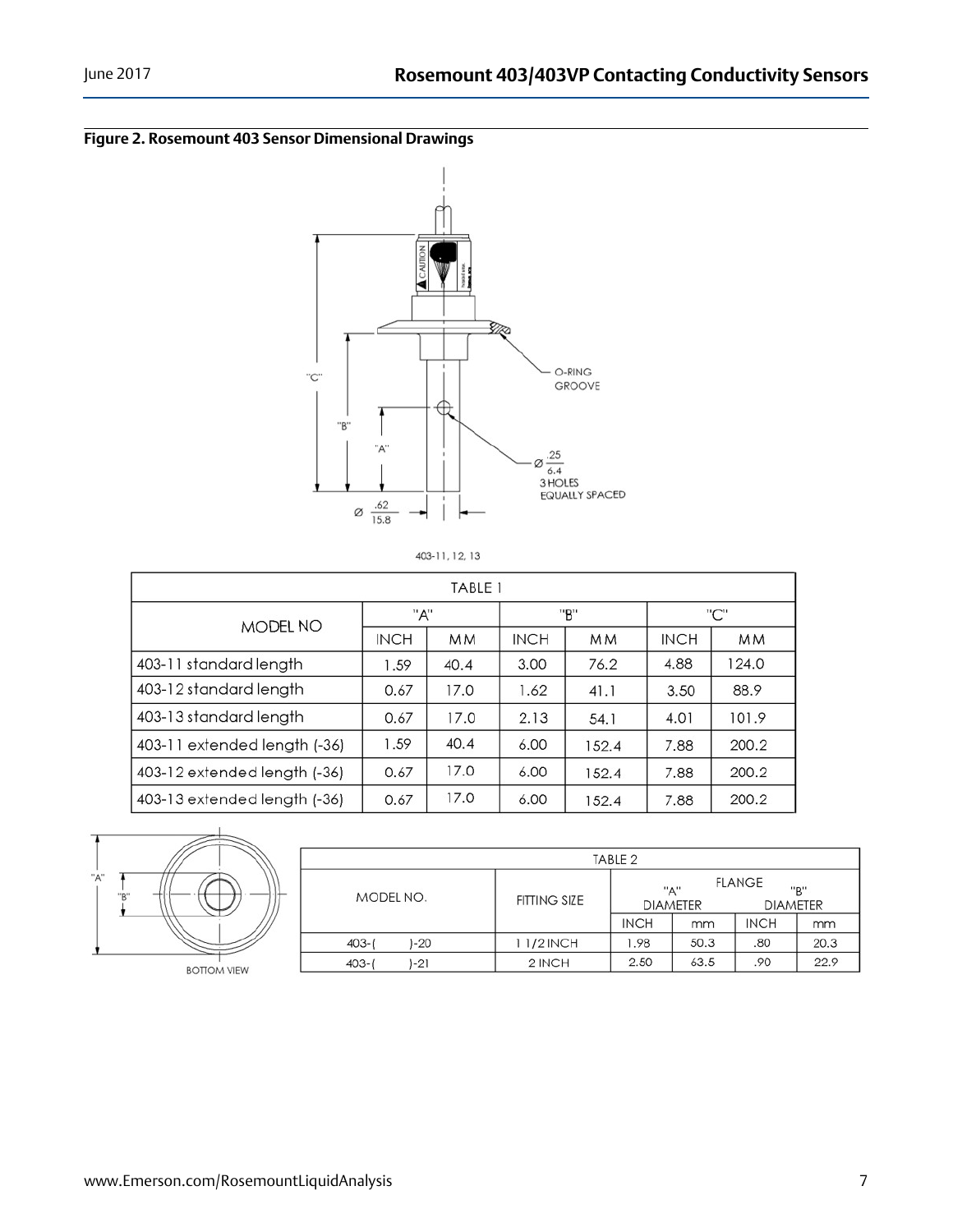## **Figure 3. Rosemount 403VP Sensor Dimensional Drawings**



| TABLE 1                        |             |           |             |           |             |           |             |           |
|--------------------------------|-------------|-----------|-------------|-----------|-------------|-----------|-------------|-----------|
| MODEL NO                       | "A"         |           | "B"         |           | "C"         |           | "D"         |           |
|                                | <b>INCH</b> | <b>MM</b> | <b>INCH</b> | <b>MM</b> | <b>INCH</b> | <b>MM</b> | <b>INCH</b> | <b>MM</b> |
| 403VP-11 standard length       | .59         | 40.4      | 3.00        | 76.2      | 4.80        | 121.9     | 6.60        | 167.6     |
| 403VP-12 standard length       | 0.67        | 17.0      | 1.62        | 41.1      | 3.44        | 87.4      | 5.24        | 133.1     |
| 403VP-13 standard length       | 0.67        | 17.0      | 2.13        | 54.1      | 3.95        | 100.3     | 5.75        | 146.1     |
| 403VP-11 extended length (-36) | 1.59        | 40.4      | 6.00        | 152.4     | 7.80        | 198.1     | 9.60        | 243.8     |
| 403VP-12 extended length (-36) | 0.67        | 17.0      | 6.00        | 152.4     | 7.80        | 198.1     | 9.60        | 243.8     |
| 403VP-13 extended length (-36) | 0.67        | 17.0      | 6.00        | 152.4     | 7.80        | 198.1     | 9.60        | 243.8     |



**BOTTOM VIEW** 

|                     |                     | TABLE 2       |                                  |                                         |      |  |
|---------------------|---------------------|---------------|----------------------------------|-----------------------------------------|------|--|
| MODEL NO            | <b>FITTING SIZE</b> | "д"           | <b>FLANGE</b><br><b>DIAMETER</b> | "R"<br><b>FLANGE</b><br><b>DIAMETER</b> |      |  |
|                     |                     | <b>INCHES</b> | mm                               | <b>INCHES</b>                           | mm   |  |
| $1 - 20$<br>403VP-( | 11/2 INCHES         | 1.98          | 50.3                             | .80                                     | 20.3 |  |
| -21<br>403VP-(      | 2 INCHES            | 2.50          | 63.5                             | .90                                     | 22.9 |  |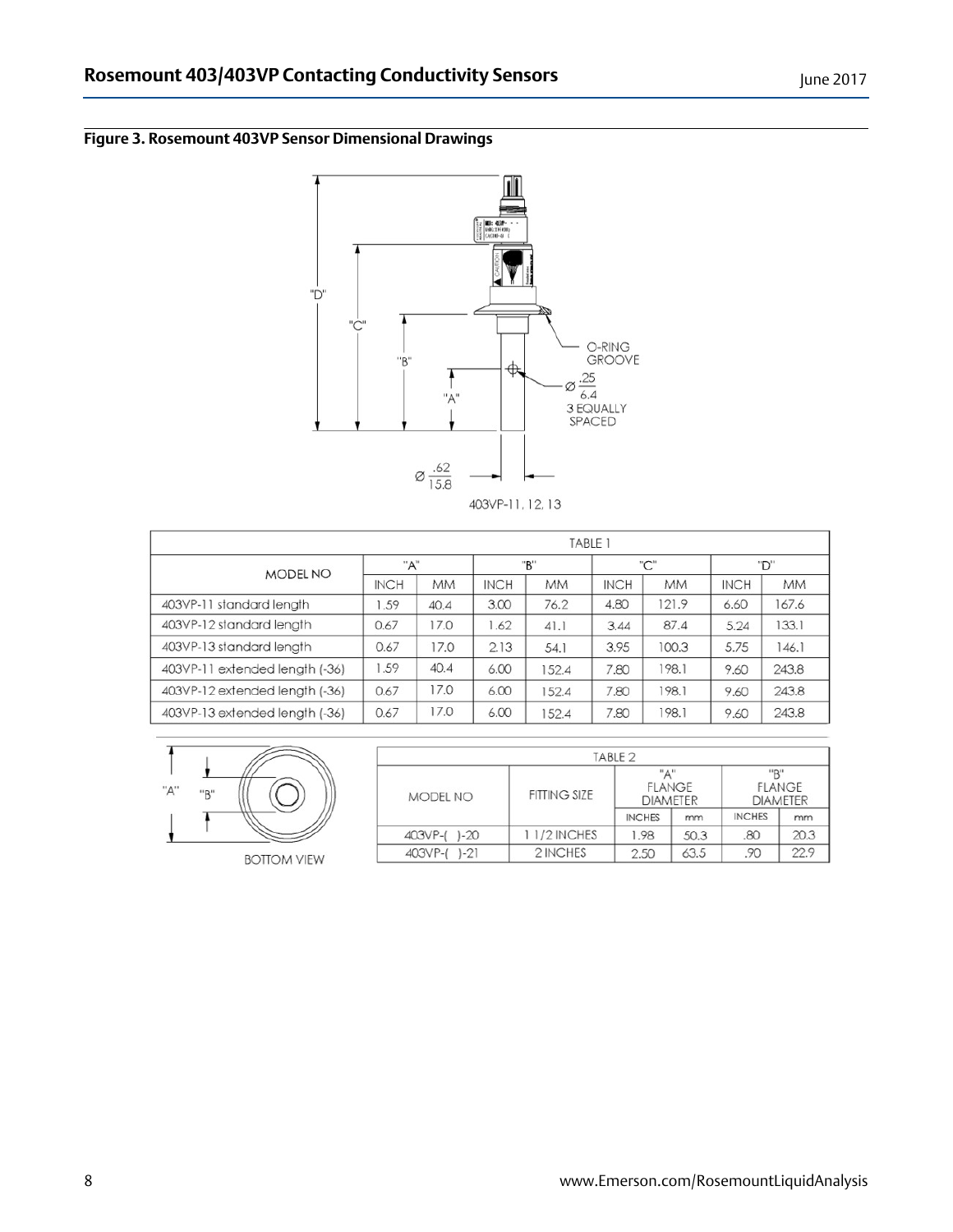## <span id="page-8-0"></span>**Accessories**

| Part number | <b>Description</b>                                                  |
|-------------|---------------------------------------------------------------------|
| 23550-00    | Interconnecting cable, VP 6, 2.5 ft (0.8 m)                         |
| 23747-04    | Interconnecting cable, VP 6, 4 ft (1.2m)                            |
| 23747-02    | Interconnecting cable, VP 6, 10 ft (3.0 m)                          |
| 23747-07    | Interconnecting cable, VP 6, 15 ft (4.6 m)                          |
| 23747-08    | Interconnecting cable, VP 6, 20 ft (6.1 m)                          |
| 23747-09    | Interconnecting cable, VP 6, 25 ft (7.6 m)                          |
| 23747-10    | Interconnecting cable, VP 6, 30 ft (9.1 m)                          |
| 23747-03    | Interconnecting cable, VP 6, 50 ft (15.2 m)                         |
| 23747-11    | Interconnecting cable, VP 6, 100 ft (30.5 m)                        |
| 23550-00    | Junction Box without Preamplifier                                   |
| 9200275     | Interconnect Extension Cable, Unprepped (for use with Junction Box) |
| 23747-00    | Interconnect Extension Cable, Prepped (for use with Junction Box)   |
| 05010781899 | Conductivity standard SS-6, 200 µS/cm, 32 oz (0.95 L)               |
| 05010797875 | Conductivity standard SS-6A, 200 µS/cm, 1 gal (3.78 L)              |
| 05010782468 | Conductivity standard SS-5, 1000 µS/cm, 32 oz (0.95 L)              |
| 05010783002 | Conductivity standard SS-5A, 1000 µS/cm, 1 gal (3.78 L)             |
| 05000705464 | Conductivity standard SS-1, 1409 µS/cm, 32 oz (0.95 L)              |
| 05000709672 | Conductivity standard SS-1A, 1409 µS/cm, 1 gal (3.78 L)             |
| 05010782147 | Conductivity standard SS-7, 5000 µS/cm, 32 oz (0.95 L)              |
| 05010782026 | Conductivity standard SS-7A, 5000 µS/cm, 1 gal (3.78 L)             |

## **Table 4. Rosemount 403/403VP Sensor accessories information**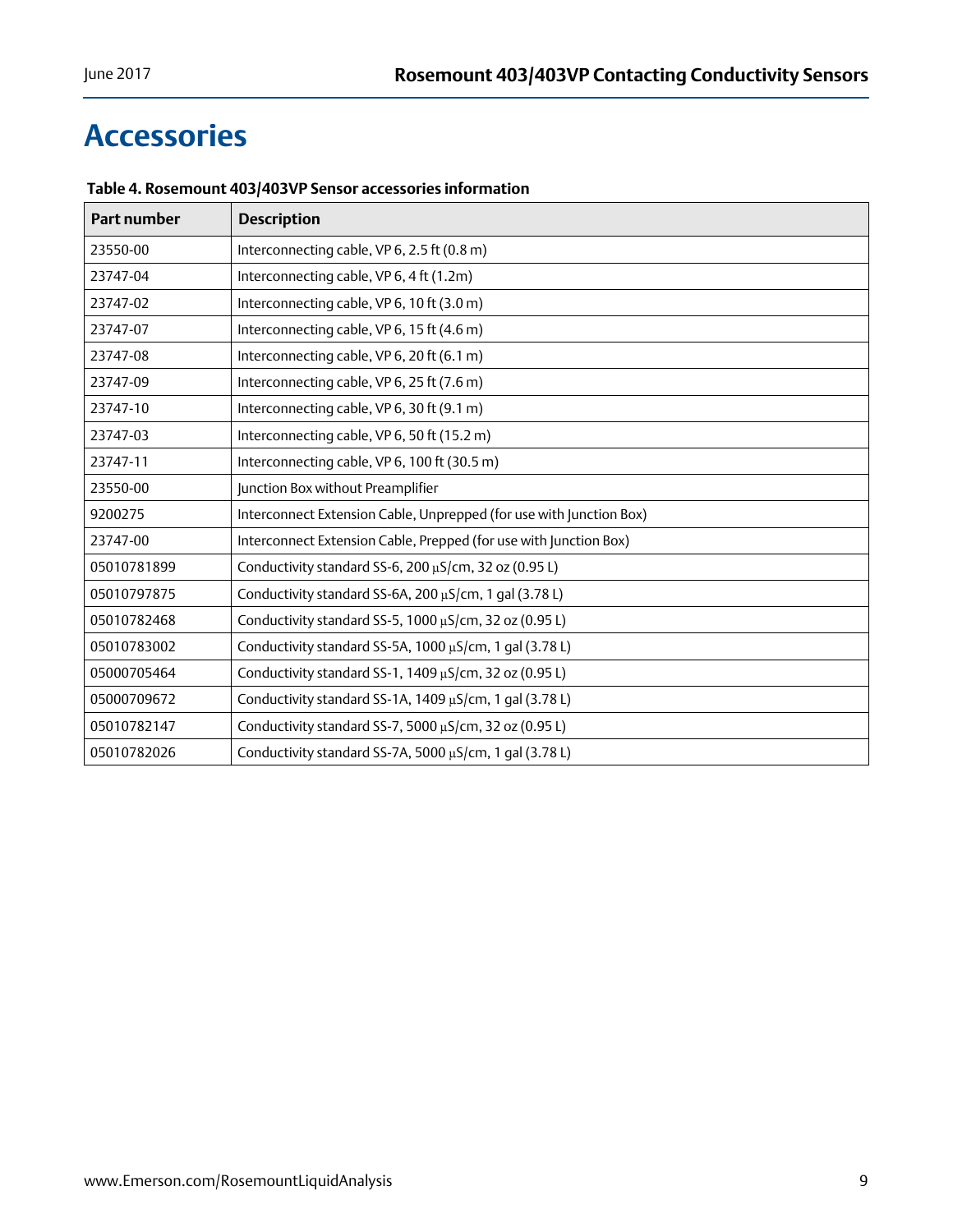## <span id="page-9-0"></span>**Engineering Specification**

- 1. The sensor shall be suitable for the determination of electrolytic conductivity in water for injection and in any water purification installation where Tri Clamp fittings are used.
- 2. The sensor shall be available with either 1-½ inch or 2-inch 316 stainless steel sanitary flanges.
- 3. Electrodes shall be titanium.
- 4. The insulator shall be PCTFE and shall be compliant with 21CFR177.1380.
- 5. The O-rings shall be EP and shall be compliant with 21CFR177.2600 and USP Class VI.
- 6. All wetted surfaces shall have a 16 micro inch (0.4 micrometer) Ra finish.
- 7. The sensor shall be available with either an integral cable or a Variopol quick disconnect fitting.
- 8. The sensor shall have an integral platinum RTD for temperature measurement.
- 9. The sensor shall be Rosemount 403 (integral cable) or 403VP (Variopol fitting) or approved equal.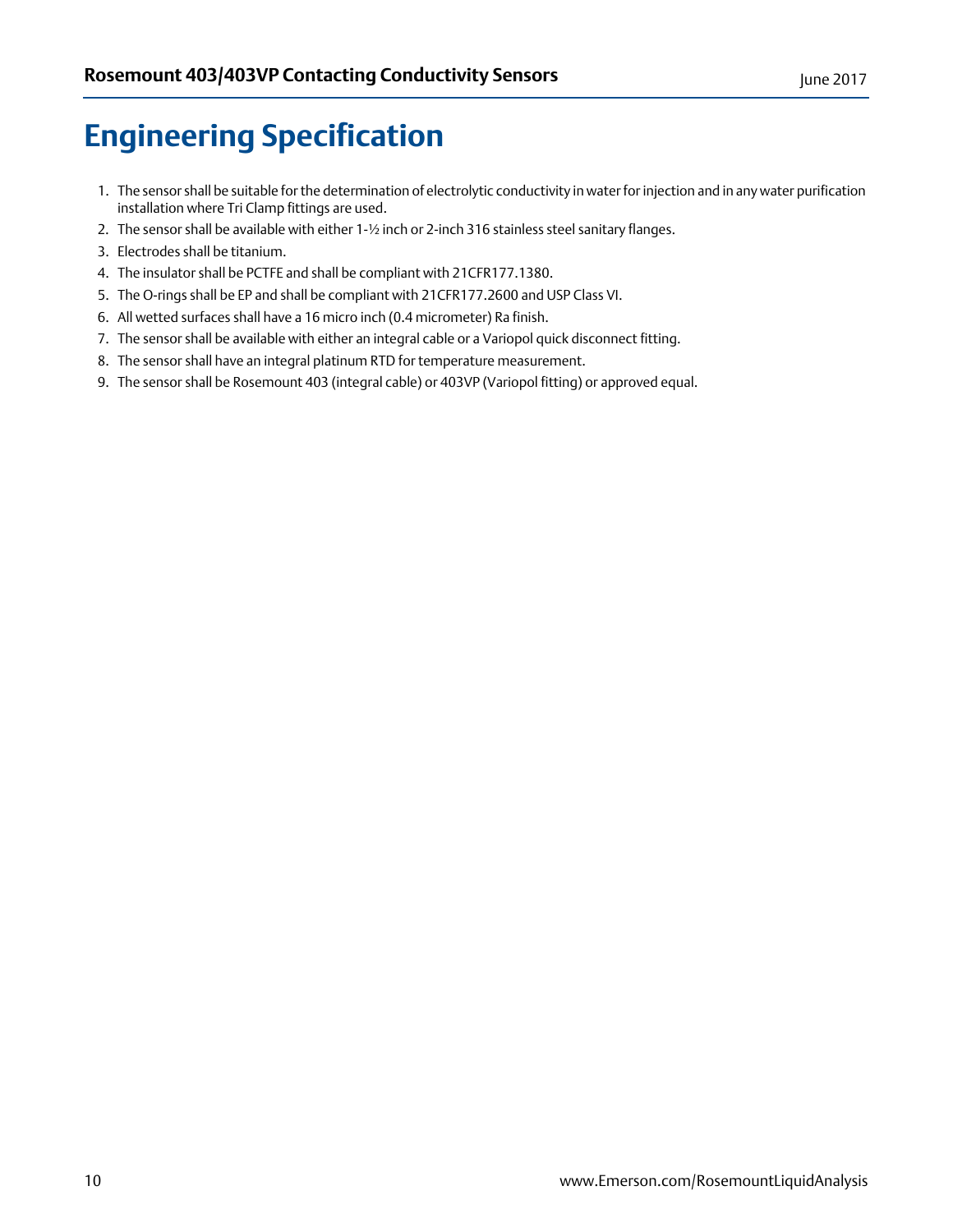## **Notes:**